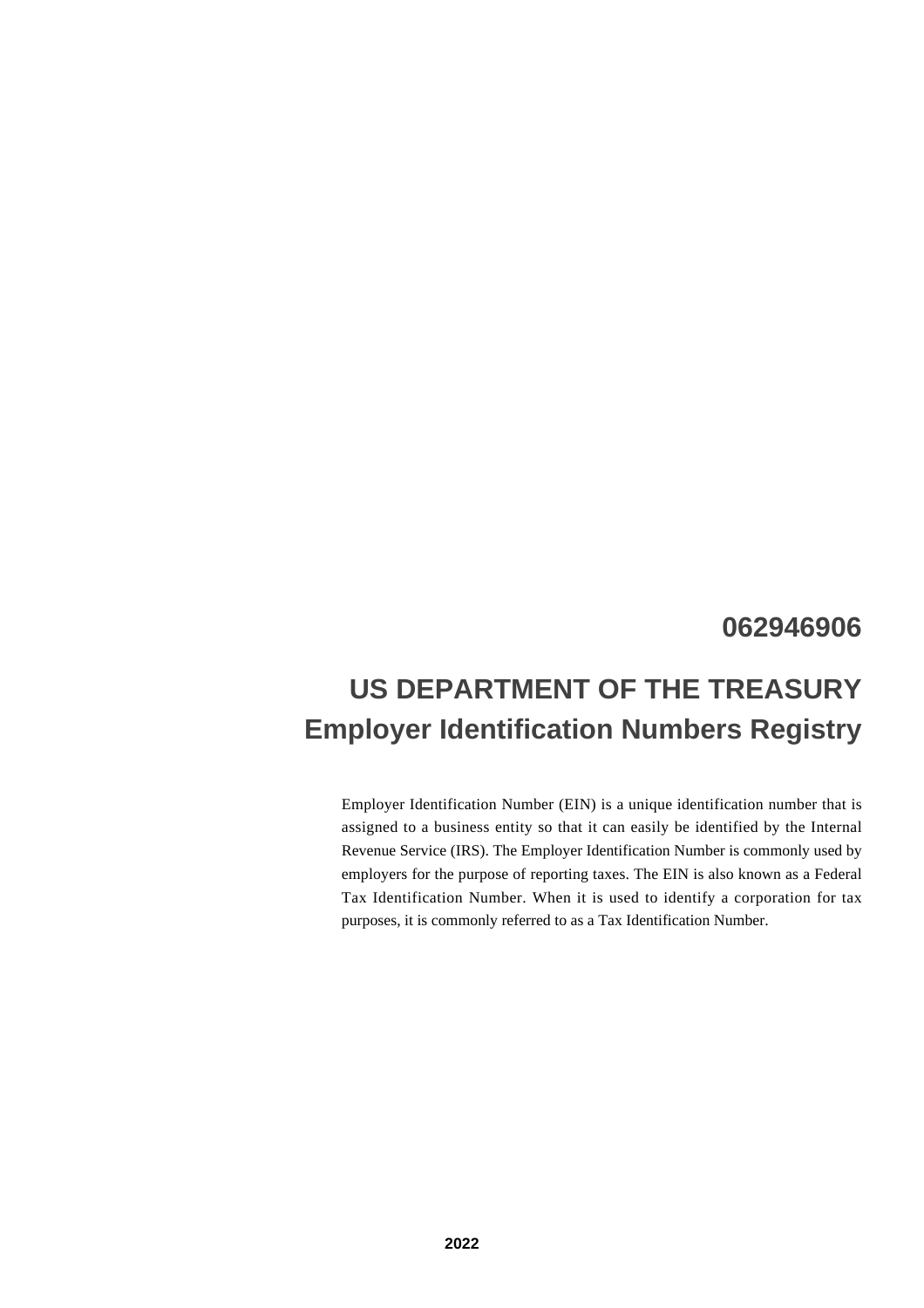## **US DEPARTMENT OF THE TREASURY**

| EIN                    | 062946906                                                                                                                                                                                                                  |
|------------------------|----------------------------------------------------------------------------------------------------------------------------------------------------------------------------------------------------------------------------|
|                        | An Employer Identification Number (EIN) is also known as a Federal<br>Tax Identification Number, and is used to identify a business entity.<br>Generally, businesses need an EIN.                                          |
| <b>Business Name</b>   | US DEPARTMENT OF THE TREASURY                                                                                                                                                                                              |
|                        | Conformed submission company name, business name, organization<br>name, etc                                                                                                                                                |
| CIK <sup>-</sup>       | N/S                                                                                                                                                                                                                        |
|                        | Company's Central Index Key (CIK). The Central Index Key (CIK) is<br>used on the SEC's computer systems to identify corporations and<br>individual people who have filed disclosure with the SEC.                          |
| State of Incorporation | N/S                                                                                                                                                                                                                        |
|                        | Company's State of Incorporation. The state of incorporation is the<br>state where the entity has a domestic entity registration. I.e. the entity<br>was first registered, NOT necessarily where the entity does business. |
| Phone                  | N/S                                                                                                                                                                                                                        |
|                        | Business address telephone number                                                                                                                                                                                          |

#### **BUSINESS ADDRESS**

| Address Line 1        | <b>15 KANSAS STREET</b>            |
|-----------------------|------------------------------------|
|                       | <b>Business Address Line 1</b>     |
| <b>Address Line 2</b> | N/S                                |
|                       | <b>Business Address Line 2</b>     |
| City                  | <b>NATICK</b>                      |
|                       | <b>Business Address City</b>       |
| <b>State</b>          | MA                                 |
|                       | <b>Business Address State</b>      |
| ZIP                   | 01760                              |
|                       | Business Address Postal Code (ZIP) |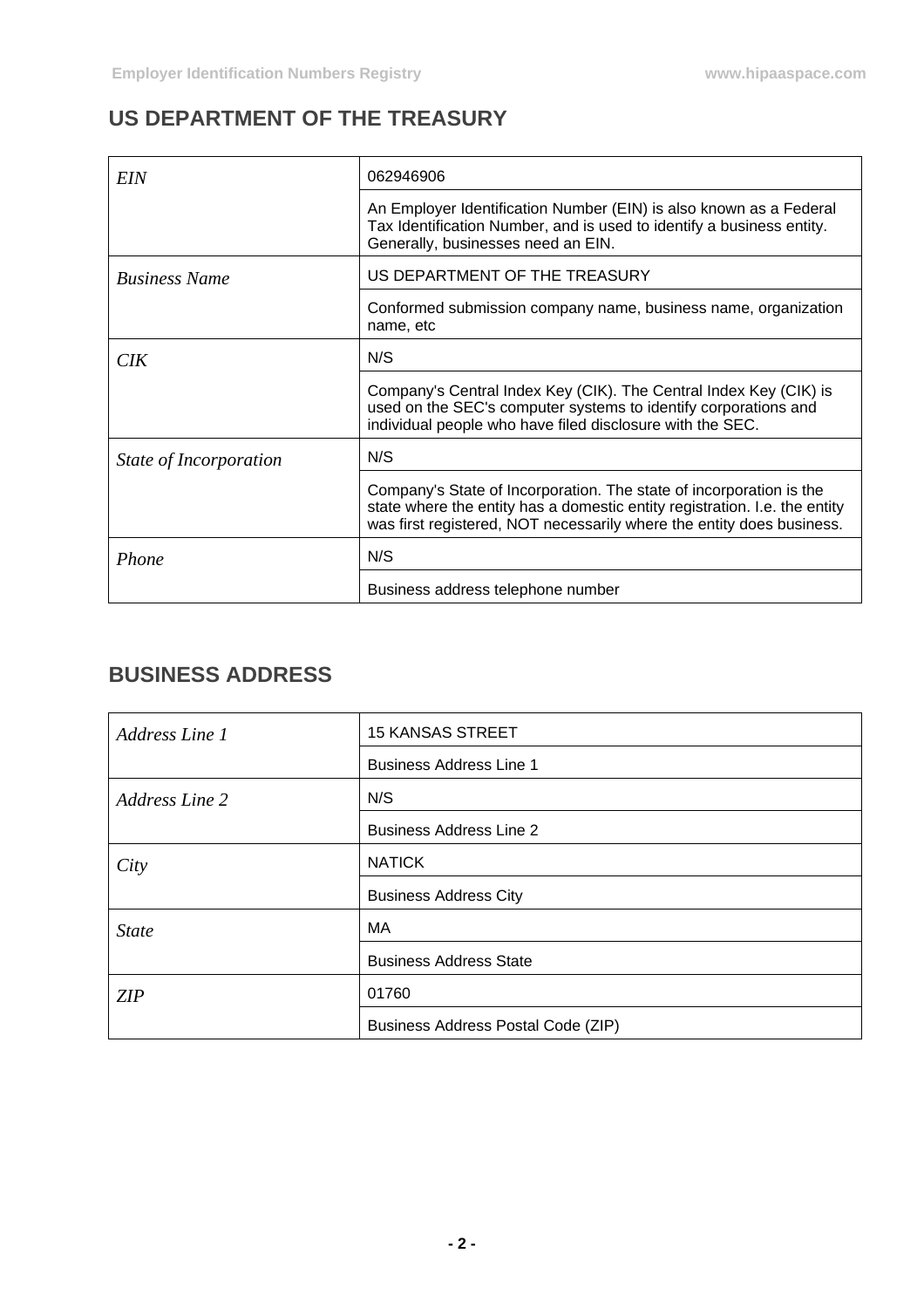# **MAILING ADDRESS**

| Address Line 1        | N/S                               |
|-----------------------|-----------------------------------|
|                       | Mailing Address Line 1            |
| <b>Address Line 2</b> | N/S                               |
|                       | Mailing Address Line 2            |
| City                  | N/S                               |
|                       | <b>Mailing Address City</b>       |
| <b>State</b>          | N/S                               |
|                       | <b>Mailing Address State</b>      |
| ZIP                   | N/S                               |
|                       | Mailing Address Postal Code (ZIP) |